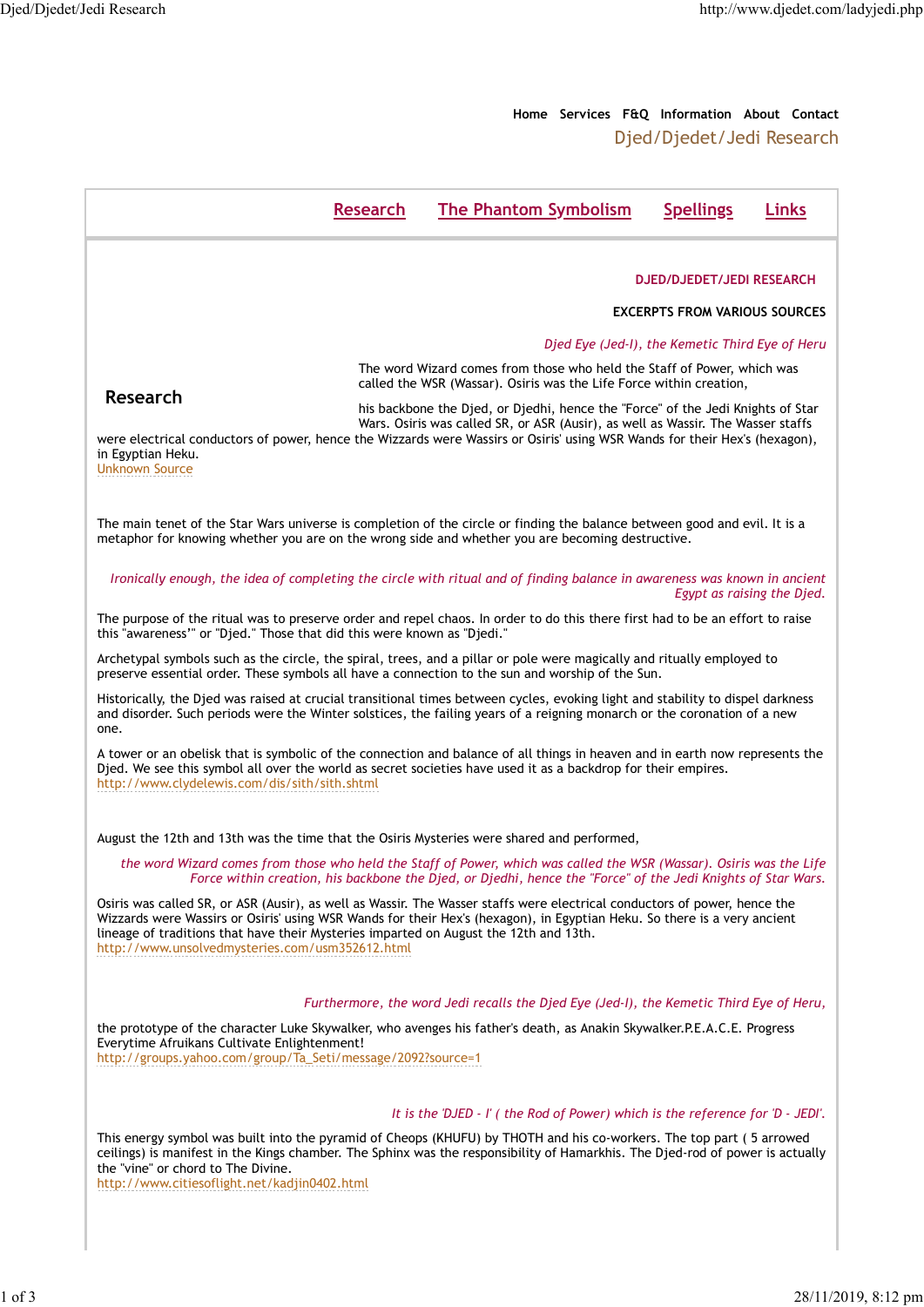Originally the Djed represented Netjer: Ptah who was called "Noble Djed", but later on it came to represent Netjer: Asir. Djed pillars were painted along the bottom of the coffin to symbolize "becoming Ausar" in the after life and associating the deceased with the royal house of Khem/Kemet. Djed/Djedet/Jedi Research<br>http://www.djedet.com/ladyjedi.php<br>Originally the Djed represented Netjer: Ptah who was called "Noble Djed", but later on it came to represent Netjer: Asir.<br>Died pillars were painted along the bot

Netjer: Asir was known as the "Djedi" (see the resemblance to Jedi?). The Djedi were called "the stable ones" who were entered into the Order of Asir (see Moira Timms Djed History).

As she says they are the "wisdom keepers" being the physical representation of Asir on Ta/Earth. The Djedi come forth during the changing of the cycles (sun cycle, moon cycle...) in means to stabilize a chaotic planet & set everything to order before the coming or with the coming of the "New Age". As the celestial Asir resurrects so must the physical Djedi (Asir-ites) come forth...To Be Continued Ptah-Un-Nefer

http://kemeticelementz.virtualave.net/djed.html

Consider the tale, first written down in the XVIIth Dynasty from a Middle Kingdom version of a IVth Dynasty original , of Prince Radjedef, the Djedi and King Khufu.

The King and his four sons are relaxing at the palace telling stories of famous magicians. Radjedef tops them all by announcing that he knows of a living magician equal to those of the past. Khufu is interested and Radjedef tells him of the Djedi, or stable one, who is apparently ageless and knows many things, including "the shrines of the secret chambers of the enclosure of Tehuti."

Now Khufu is really interested, because the King "had spent much time in seeking for himself these secret chambers of the enclosure of Tehuti to fashion for himself their likeness for his horizon." Khufu dispatches Radjedef to bring the Djedi back to the palace. He returns with the Djedi, who quickly charms and awes the court with his magickal abilities. Then the King comes to the point: "Now, as for the rumor that you know the number of the shrines of the secret chamber of the enclosure of Tehuti...?" Djedi says that he does not, although he knows where that information can be found. "There is a box of flint in a chamber called the Revision of On: in that box." The Djedi claims that he cannot recover this information, but the eldest of the triplets then in the womb of the wife of the high priest of "Re, Lord of Sakhbu," will discover the information and found a new Dynasty.

http://www.sangraal.com/bardorion.htm

## Osiris "Djedi" was a title of Osiris, as the Great One, 8 Lord of the Universe (the universal, Self-generating life principle of the Center--i.e. the transcendent Self).

The "Djedi" were the "stable ones"--wisdom keepers of one mind and one spirit who, as initiates of the Osirian mysteries, comprised the living, terrestrial body of the archetypal, celestial Osiris. Contemporary Djedi are self-selecting regenerators of cosmos. They are those who, regardless of race or creed, are awakening to mission in service to the planet and the epochal imperatives of stability, continuity and regeneration. http://alignment2012.com/djed.html

Between the poles of the crown of Upper and Lower Egypt, the Spine of the Nile,

## the Djed backbone of Ausir or Osiris, the Djedi Force;

between the outretched wings of the Spirit of the Winged Snake and the Winged Vulture, "Make the Two Into One". http://phoenix.akasha.de/~aton/XPlane.html

We, too, have equal opportunity to make it or break it. The discoveries emerging from Egypt, describe the existence of a world wide pyramid temple system in prehistory, mounted like antennae on the key energy meridians, which were employed by ancient priest- scientists as a musical system to stabilize the tectonic plates of the planet... cataclysmic geology at it's finest.

## From the mother tongue word JEDAIAH, meaning "the way of the Word" or "the power of the Word",

the ancient JEDAI (is this where Lucas got his inspiration for the Jedi knights?) priests used the language of Light to tune the planet like a giant harmonic bell.

http://www.cyberspaceorbit.com/text/00newz23x.htm

There are seven planes of existence, the lowest being the physical plane, the plane of the material-superficial world, a world in which most of us find ourselves trapped, unable to transcend carnal desires. The seven planes are associated with the seven chakras located in the body from the torso to the top of the dome or the head. These are vital centers, where electromagnetic waves resonate throughout the upper portions of the body. The sixth chakra is the Third Eye, which is located between the eyebrows,

The headgear of the Pharaoh is the serpent or snake, which is lined in perfect accord with the Third Eye. The reason being is because the snake represents an electromagnetic energy flow which resonates in the brain at the Third Eye level. In other words, a snake travels in a zigzag motion, which is equivalent to the way energy waves travel throughout the seven chakras of the body.

Osiris "Djedi" was a title of Osiris, as the Great One,8 Lord of the Universe (the universal, Self-generating life principle of the Center--i.e. the transcendent Self). The "Djedi" were the "stable ones"--wisdom keepers of one mind and one spirit who, as initiates of the Osirian mysteries, comprised the living, terrestrial body of the archetypal, celestial Osiris Unknown Source